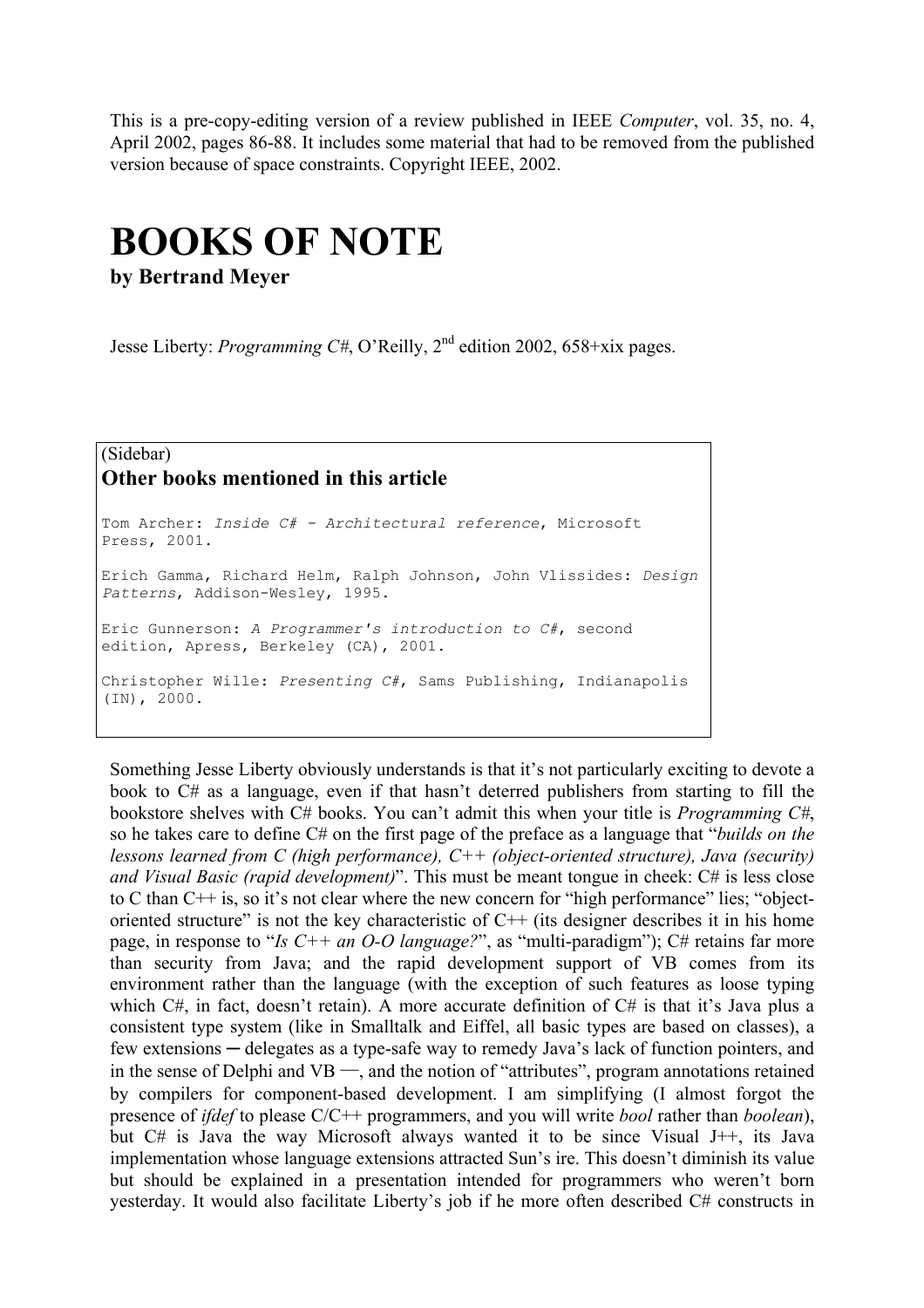terms of their Java counterparts. He does make comparisons to C++, so it's hard to understand what stops him here.

If C# is not enough of a topic for a book, the good news is that Liberty broadened his scope to cover not just C# but the .NET framework. The first C# books have concentrated on the language: Wille was available early and served as a short, general introduction; Gunnerson gives the perspective of the designing team; and Archer an in-depth presentation of the language concepts. What I found most interesting in Liberty's book is what goes beyond the language. Part 2, which covers using .NET to build graphical applications with Windows Forms, Web applications with Web Forms, Web Services with ASP.NET, and database applications with ADO.NET, provides an excellent overview of these central tools of the .NET framework, part of its main attraction to developers. Part 3 goes further by explaining programming techniques for the Common Language Runtime: versioning, enabling a module to specify when it accepts upgrades of the modules it relies on; reflection and attributes (not explaining well enough to my taste, however, the innovative .NET concept of metadata and its role in getting rid of COM's IDL), as well as techniques for concurrent and distributed programming: threads, synchronization, remoting, asynchronous I/O. The book also provides glimpses of Visual Studio.NET, even if I was surprised that after stating early on that "*although you can develop software using Visual Studio .NET, the IDE provides enormous advantages*" it doesn't devote a full chapter to it.

The result of parts 2 and 3 is a general introduction to .NET, useful to programmers writing in any one of the many languages, besides C#, available on .NET. That introduction holds its own against many of the current books describing .NET as a whole. So it's where Liberty seemingly goes off-topic that his contribution is the most interesting. I learned a few things about .NET that I hadn't seen elsewhere.

But then I hope I can trust what I read. Some of Liberty's pronouncements about general software topics are enough to make one wonder. They start early, in chapter 3, "C# Language Fundamentals", telling us that

*A stack is a data structure used to store items on a last-in first-out basis (like a stack of dishes at the buffet line in a restaurant).* The *stack refers to an area of memory supported by the processor, on which the local variables are stored.* 

*In C*#, value types (e.g. integers) are allocated on the stack — an area of memory is *set aside for their value, and this area is referred to by the name of the variable.*

*Reference types (e.g. objects) are allocated on the heap. When an object is allocated on the heap its address is returned, and that address is assigned to a reference.* 

This puzzling explanation confuses four notions: a *variable*, an element of the program text that denotes possible run-time values; these values themselves, including both simple ones such as integers and *references* to objects; such *objects* themselves; and the *types* of values and objects. In a typed O-O language every variable is declared with a type, restricting the kind of values that it can take at run time; this can be an "expanded" type in Eiffel terminology — *value type* in .NET — meaning that the variable will directly denote objects or other values; or a *reference type* so that the variable denotes references to objects of certain types compatible with its declaration. But in the above description everything is commingled. The stack doesn't store the variables: it stores their values. Value types are not allocated on the stack: their *instances* are. (An instance of a type is a value or object described by that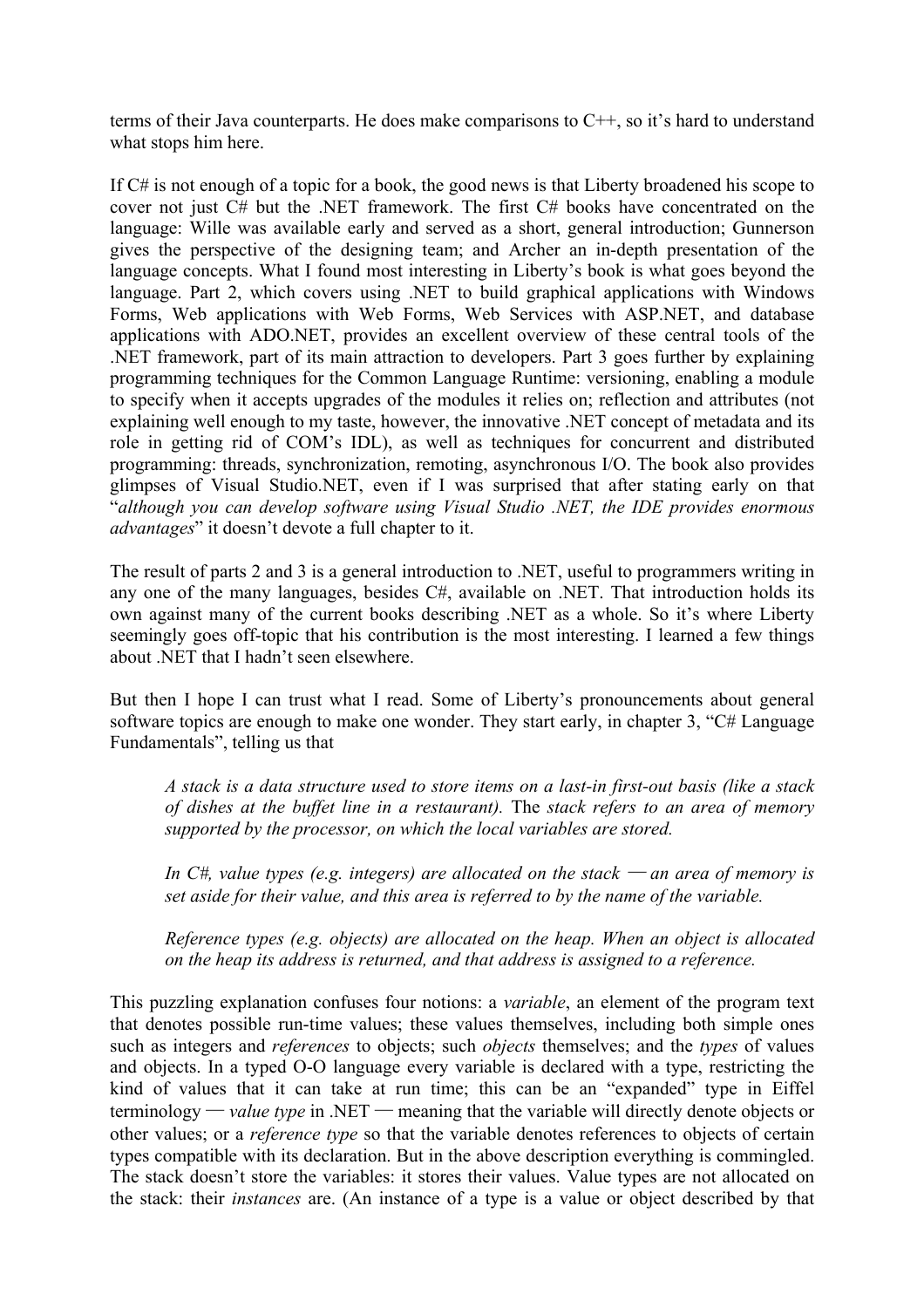type.) Both "*e.g.*"s are wrong: an integer is not an example of value type (it's an instance of an example value type, *int*) and an object is not an example of a reference type. It's in fact twice remote: the value of a variable of a reference type is a reference which, if not void (null), is *attached* to an object. It's meaningless to "allocate a value type on the stack" or to "allocate a reference type on the heap": you don't allocate types, you allocate values corresponding to variables declared of that type, or objects attached to the corresponding references. When "*an object is allocated on the heap*" its address is indeed returned somewhere, but to whom? What should have been explained here is that the corresponding variable gets, as its value, a reference attached to the new object. True, the .NET terminology doesn't help by talking of "value" vs. reference types: since all types have values, this makes it clumsy to explain that the possible "values" of a value type are "values" and the "values" of a reference type are references. That's why Eiffel uses "expanded type" to denote types whose values are objects, and "reference type" for those whose values are references. But it's possible to present these concepts simply and correctly.

The explanation cited is not only confusing but wrong. It's not true that values of expanded types are allocated on the stack and objects attached to reference types on the heap. Any Computer Science 1 student having played with an  $O-O$  language — or just with C or Pascal ─ knows that you can find many simple values, such as integers, in the heap part of the structure:



Yet the author clings to this mantra, as in chapter 4: "*The primitive C# types (***int***,* **char** *etc.) are value types, and created on the stack; objects, however, are reference types and are created on the heap*". (Note the confusion of types and instances, occurring through the book  $-$  an *object* is not a *type*!). This is very disturbing. One may assume that the author does know the difference, and I did find one hesitation, confined to a parenthetical remark ("*A value type holds its actual value in memory allocated on the stack (or it is allocated as part of a larger reference type object)*). But I wonder about the effect of these constantly repeated mistakes on the reader, especially the kind of reader who needs to be told what a stack is.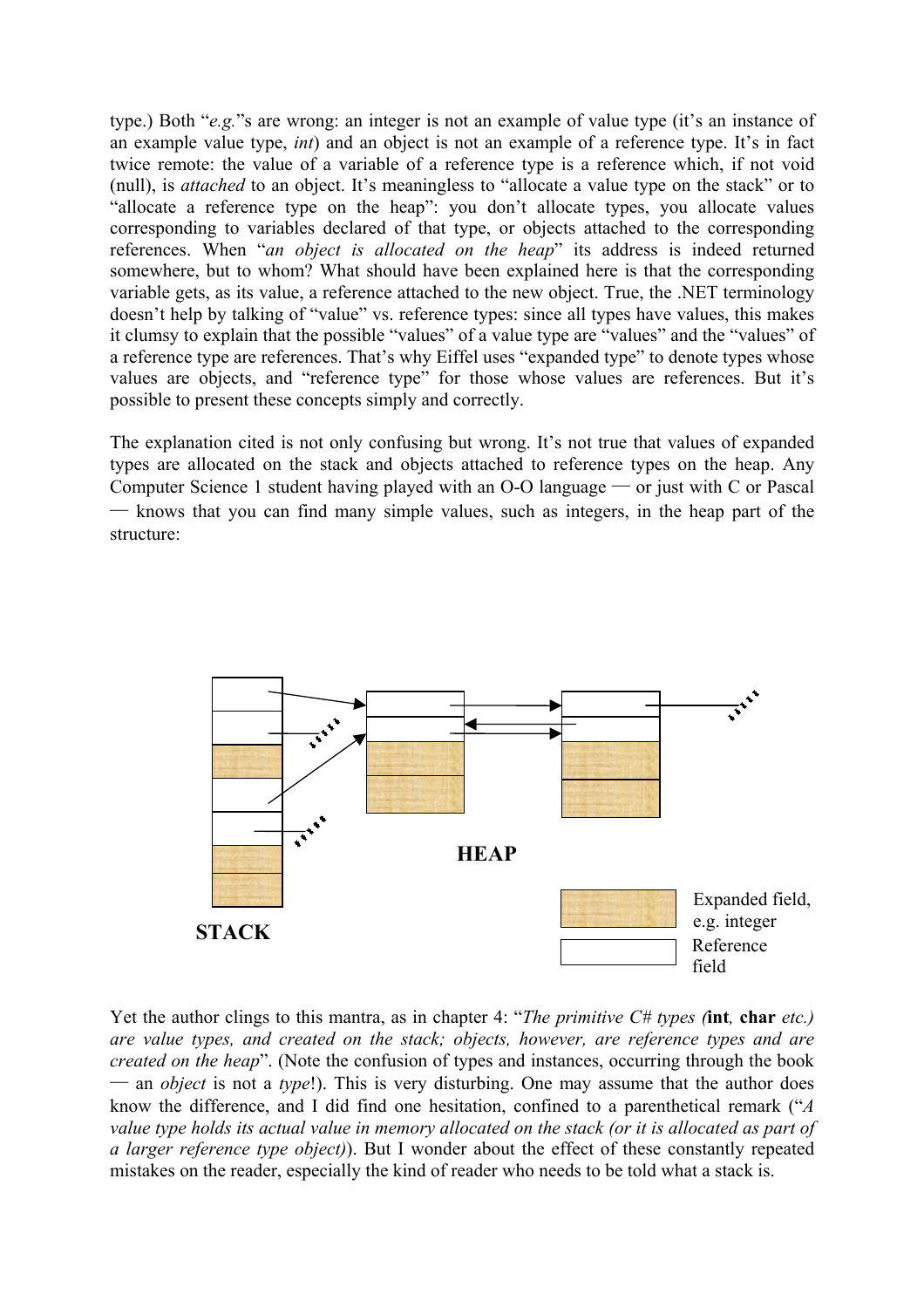There are many other examples. Whenever Liberty talks about the specific mechanisms of .NET he is cogent and, one hopes, accurate. But when he introduces the "**this** keyword" he writes that it "*refers to the current instance of an object*". Earlier we saw types used when their instances were meant; now it's the other way around. Objects don't have instances, "current" or not; they themselves are instances of types. Only types (or classes) have instances. So this should simply have said that **this** "denotes a reference to the current object". We learn in chapter 8 about an example class that "*your* Document *class can be stored and it also can be compressed*", but of course this has nothing to do with zipping the class text to send it to your friends, it's supposed to mean that one may store and compress *Document*  $objects$   $-$  instances of the class. Or take this explanation, from the same box that helpfully told us what a stack was: we now learn that heap objects are garbage-collected "*sometime after the final reference to them is destroyed*" (an approximate statement anyway, since references are not "destroyed" but get reattached to other objects), whereas

## *the garbage collector destroys stack objects sometime after the stack frame they are declared within ends.*

Rather wrong, even disregarding the phrase "*stack object*" not used in previous discussions (which told us variously that the stack contained "*local variables*" and "*value types (e.g. integers)*" and that "*reference types (e.g. objects) are allocated on the heap*"). To get rid of values on the stack, you don't need a GC; this is simply done on routine exit, as in any blockstructured language since Algol 60. It's the beauty of the "last-in first-out" structure of stacks that it takes care of allocating and de-allocating routine data without the need for a more elaborate scheme. The GC provides that elaborate scheme, but for heap objects; it keeps its hands off the stack.

Such confusions and errors reflect on the publisher as well as on the author. Mr. Liberty must know the difference between a type and an instance, or between stack-managed and garbagecollected values. He just doesn't seem to know how to explain these things, feeling more at ease with the intricacies of .NET. But readers don't care that he understands the concepts if he can't explain them. Given the list of people who, according to the preface, were "*enlisted*" to "*ensure that* Programming C# *is accurate, complete and targeted at the needs and interests of professional programmers*", it's hard to accept the repeated misstatements of elementary notions. As usual with O'Reilly books, the text shows signs of having been checked for style (although it retains things like "*there are three ways in which this reference is typically used*"); why wasn't similar care applied to basic concepts?

This brings up general issues, and the goal that I'd like to pursue for this column: the quality of computer books. In the computer section of a bookstore today, you'll find shelf after shelf of so-called "trade books": hands-on, learn-as-you go titles meant to give you immediate proficiency in the technology du jour. Java Beans in Seventy-Two Hours, XML While You Sleep, ActiveX Controls For The Intellectually Challenged, Scare Away Your Enemies With Your Macromedia Shockwave Skills, Learn XP Administration During Happy Hour. In many bookstores this is the only kind of book you'll find. In the better stores you'll find a shelf or two stocked with books on more highbrow topics, although even there once you have put aside the inevitable UML volumes not much is left that deals with concepts.

The two categories seem doomed to their clichés. The highbrow books are accurate, boring, and don't sell. The trade books are targeted to a specific market, hope to sell well for a limited time, and are put together hastily to catch their audience before someone else does; often they don't care that much about solidity of the concepts or even accuracy. They usually don't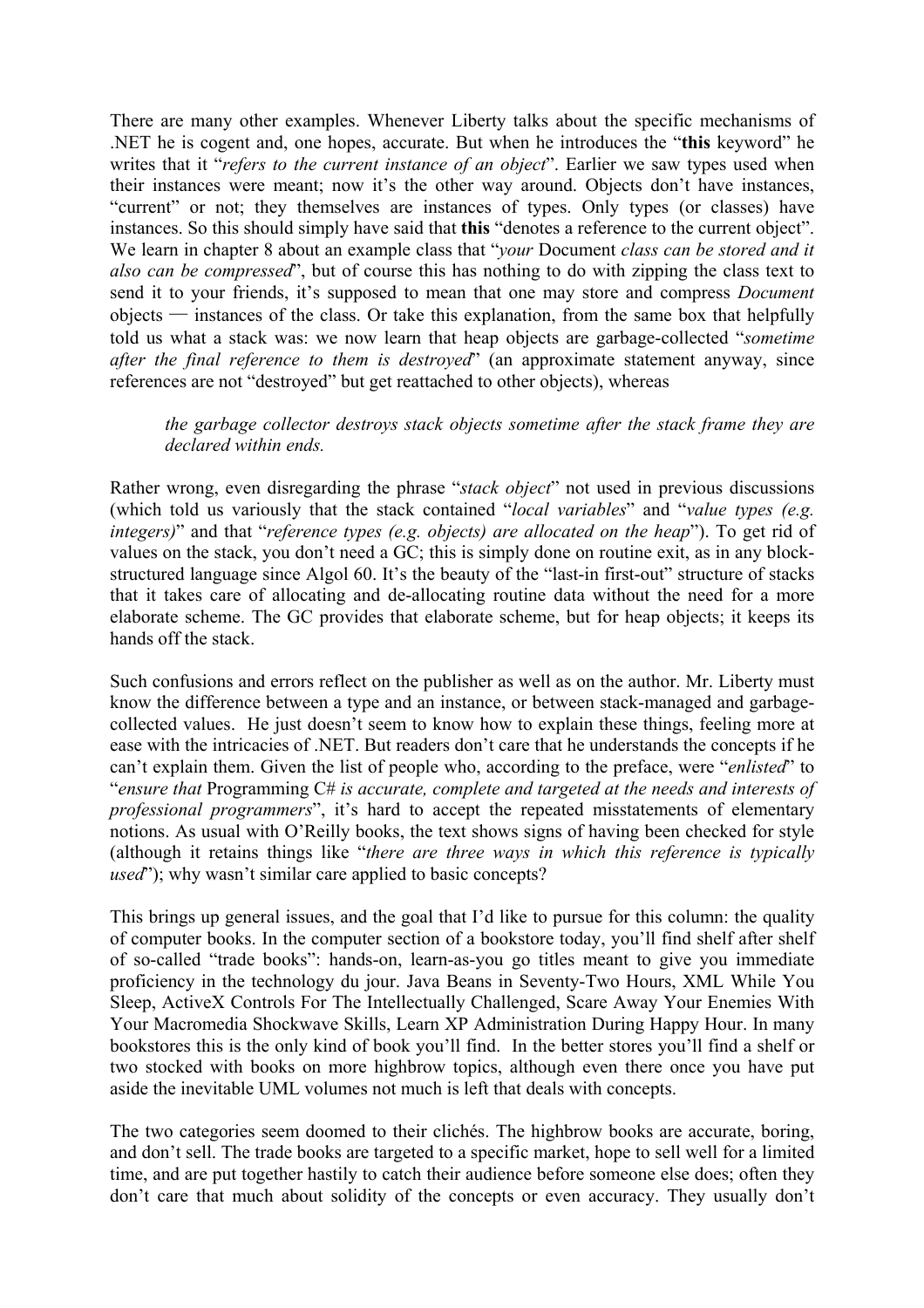bother to tell you anything else existed before the technology they describe, especially if it came from another persuasion: Java Server Pages books won't acknowledge Microsoft's Active Server Pages, C# books will ignore Java.

Once in a while, you get a book that has the best of both: it talks to the practicing programmer, provides immediately applicable material, and is conceptually sound. The Patterns book by Gamma et al. is an example. But most of the time it seems that we are stuck with having to choose a book that's useful and unreliable or one that's solid and inapplicable. In David Parnas's words: "gadgets without methods or theories without applications".

It doesn't have to be that way and I hope this column can help raise the standards on both sides. I intend to review books from both sides of the aisle, some academic, some utilitarian, questioning whether the former are useful and the latter accurate. Who says that because an author knows about C# and other cool new stuff he shouldn't be able to tell a type from an instance?

I refuse the rift. What I like about *Computer* is that it doesn't shy away from either theory or practice as long as they're good. I intend to follow the same open outlook. A good book  $\cdot$ whether about lambda calculus or version 6 of FrameMaker — should have certain basic qualities: it should tell a story and tell it well, distinguish facts from opinion, provide a broad background, treat its reader as a grown-up, bring useful information. Trade books require particular focus, because the rush to market often leads to cutting conceptual corners. One publisher told me that the reason is that "the first decent book on a topic captures the market". Perhaps. But we, the consumers, don't have to accept this situation forever. By submitting trade books to scrutiny  $\sim$  applying the same criteria as for intellectually more ambitious  $\epsilon$ endeavors — we can increase the rewards of careful research, writing, editing and publishing.

Books are important. Many professionals' careers have been shaped by the first books they read. I can certainly remember the four or five which I read as a student and which changed my outlook forever. When interviewing candidate developers, I have found that an effective interview question — first suggested to me by Jean Ichbiah, the designer of Ada — is to ask them to name a few books they found useful. Web pages and magazines help, but nothing will replace the good computer book with its wealth of carefully distilled wisdom.

While it may be critical at times, this column won't be cowardly: as a book author myself, I have left behind enough thousands of printed pages, not counting those yet to come, to provide enough targets for anyone who would want to take me to task. (About the present review I must add, for disclosure, that on the topic of .NET I have published a CD-based training course, am writing a book, and edit a book series.)

I've set a few ground rules. First, I will only review books that I would have read anyway for my own sake: books from which I expect to learn something. This may limit the scope but means that I will have a personal interest in the books reviewed. I may ask guest reviewers to cover areas beyond my purview. Second, I will not review garbage. There's a fair amount of it around, and it would be easy to take a laugh at the expense of some unfortunate author who put together an incompetent account of some technology to make a buck; but the interest to readers would be limited, as you undoubtedly have your own BIMs (Baloney Identification Mechanisms) in place. The target of this first review is typical: what's frustrating about its mangling of basic O-O mechanisms is that it's a useful book, which I can in the end recommend as information about C# and .NET. A third edition correcting the conceptual blemishes would be truly excellent. (The second edition merely fixes errata.)